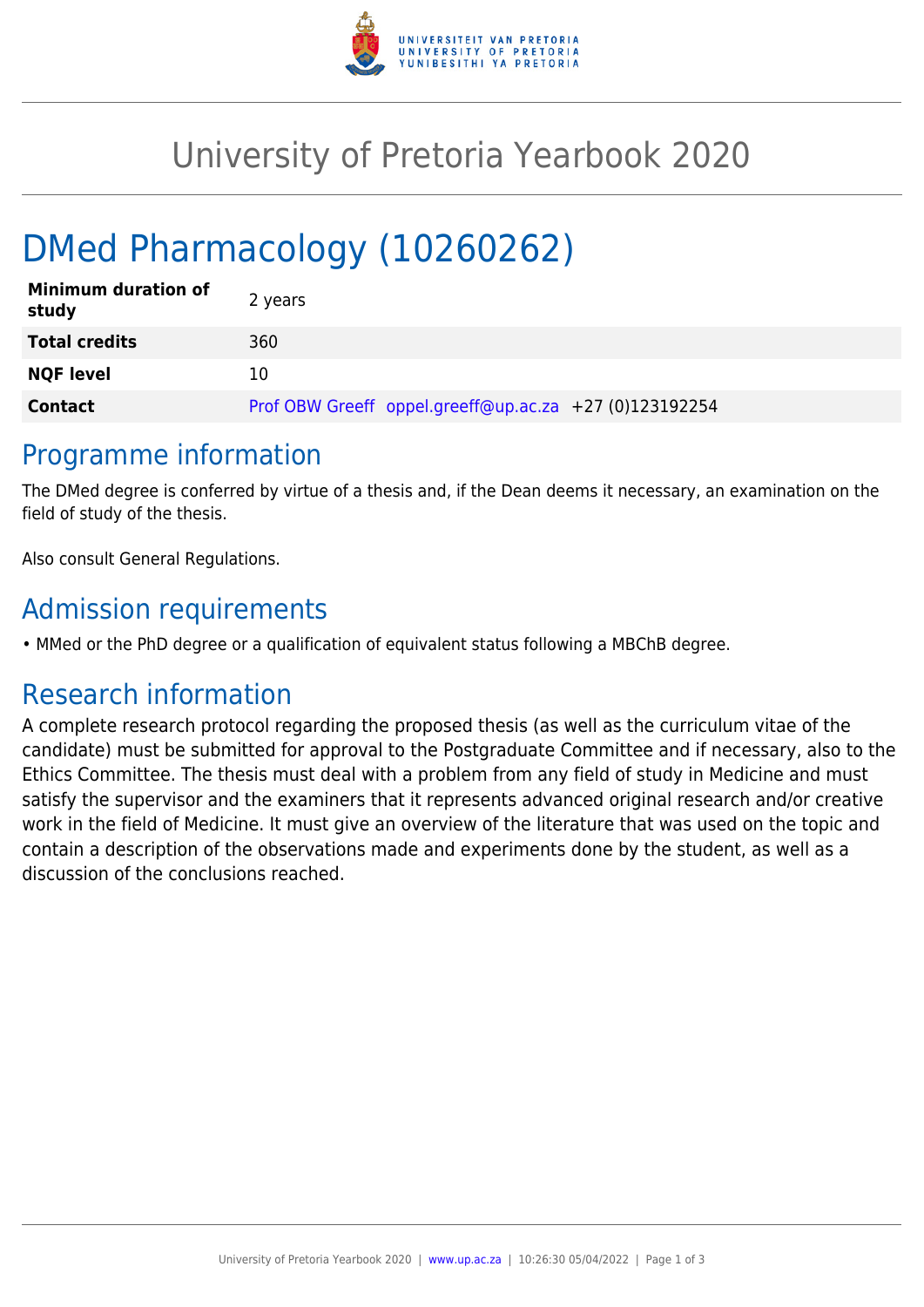

## Curriculum: Year 1

**Minimum credits: 360**

#### **Core modules**

#### **Thesis: Pharmacology 990 (FAR 990)**

| <b>Module credits</b>         | 360.00                         |
|-------------------------------|--------------------------------|
| <b>Prerequisites</b>          | No prerequisites.              |
| Language of tuition           | Module is presented in English |
| <b>Department</b>             | Pharmacology                   |
| <b>Period of presentation</b> | Year                           |